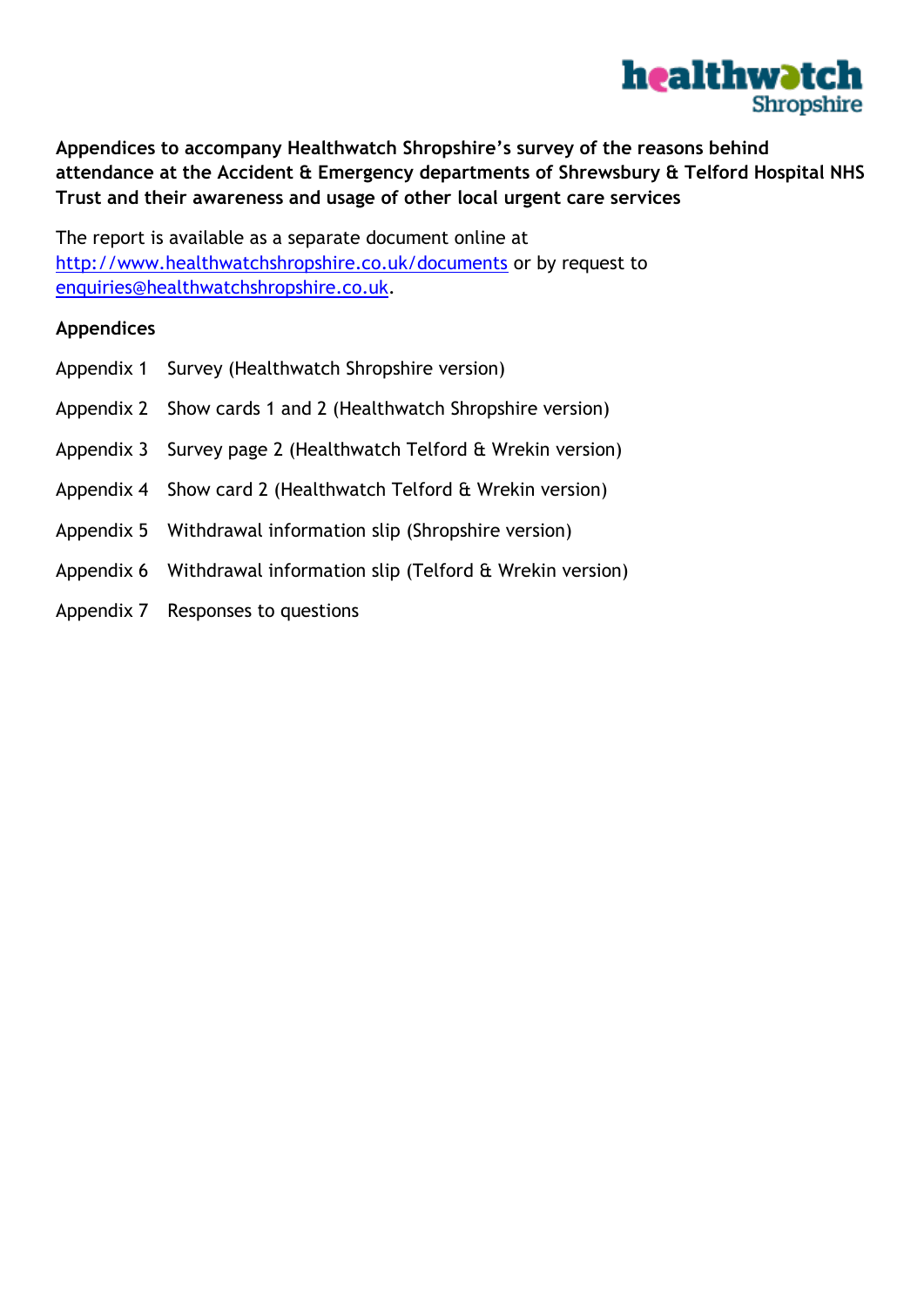### <span id="page-1-0"></span>**Appendix 1: Questionnaire (Healthwatch Shropshire version)**

*Q.1 and Q.2 must be asked to identify whether the person is meets the requirements of the survey. Only if they qualify do you continue to informed consent.*

| <u>the common common common common common components</u>                                                          |  |  |  |  |  |  |
|-------------------------------------------------------------------------------------------------------------------|--|--|--|--|--|--|
| 1. Are you the patient, or carer or guardian of the patient?                                                      |  |  |  |  |  |  |
| 1. Patient $\Box$ 2. Carer $\Box$ 3. Guardian $\Box$ 4. None of the Above $\Box$<br>$5.$ Decline to Answer $\Box$ |  |  |  |  |  |  |
| 2. Did you arrive by ambulance today?                                                                             |  |  |  |  |  |  |
| $_1$ . No $\Box$<br>2. Yes<br>3. Decline to Answer                                                                |  |  |  |  |  |  |
|                                                                                                                   |  |  |  |  |  |  |

*Informed Consent must be given by the participant. Read them the following statement and ask them if they would like to participate.*

| This survey will look at the reasons behind people's decision to come to A&E with a medical<br>problem. It will take approximately 5 minutes. Agreeing to take part, or not, will not affect the<br>patient's treatment. The survey is run by Healthwatch Shropshire along with Healthwatch<br>Telford & Wrekin, the Shrewsbury and Telford Hospital Trust, the Shropshire Clinical<br>Commissioning Group and the Telford and Wrekin Clinical Commissioning Group. The<br>information will help these bodies to better understand why patients choose this service and to<br>consider this in the planning of local services in the future. |  |  |  |  |  |  |  |
|----------------------------------------------------------------------------------------------------------------------------------------------------------------------------------------------------------------------------------------------------------------------------------------------------------------------------------------------------------------------------------------------------------------------------------------------------------------------------------------------------------------------------------------------------------------------------------------------------------------------------------------------|--|--|--|--|--|--|--|
| The survey is anonymous and you may withdraw at any point during the survey, or after, up to                                                                                                                                                                                                                                                                                                                                                                                                                                                                                                                                                 |  |  |  |  |  |  |  |
|                                                                                                                                                                                                                                                                                                                                                                                                                                                                                                                                                                                                                                              |  |  |  |  |  |  |  |
| May $6th$ .                                                                                                                                                                                                                                                                                                                                                                                                                                                                                                                                                                                                                                  |  |  |  |  |  |  |  |
| 3. Informed Consent Provided? 1. Yes<br>2.NO                                                                                                                                                                                                                                                                                                                                                                                                                                                                                                                                                                                                 |  |  |  |  |  |  |  |
| If No, Why?                                                                                                                                                                                                                                                                                                                                                                                                                                                                                                                                                                                                                                  |  |  |  |  |  |  |  |
|                                                                                                                                                                                                                                                                                                                                                                                                                                                                                                                                                                                                                                              |  |  |  |  |  |  |  |
|                                                                                                                                                                                                                                                                                                                                                                                                                                                                                                                                                                                                                                              |  |  |  |  |  |  |  |
|                                                                                                                                                                                                                                                                                                                                                                                                                                                                                                                                                                                                                                              |  |  |  |  |  |  |  |
|                                                                                                                                                                                                                                                                                                                                                                                                                                                                                                                                                                                                                                              |  |  |  |  |  |  |  |
|                                                                                                                                                                                                                                                                                                                                                                                                                                                                                                                                                                                                                                              |  |  |  |  |  |  |  |
|                                                                                                                                                                                                                                                                                                                                                                                                                                                                                                                                                                                                                                              |  |  |  |  |  |  |  |
|                                                                                                                                                                                                                                                                                                                                                                                                                                                                                                                                                                                                                                              |  |  |  |  |  |  |  |
|                                                                                                                                                                                                                                                                                                                                                                                                                                                                                                                                                                                                                                              |  |  |  |  |  |  |  |
| 6. What is your postcode? First half minimum_____________________________/Decline to Answer                                                                                                                                                                                                                                                                                                                                                                                                                                                                                                                                                  |  |  |  |  |  |  |  |
|                                                                                                                                                                                                                                                                                                                                                                                                                                                                                                                                                                                                                                              |  |  |  |  |  |  |  |
|                                                                                                                                                                                                                                                                                                                                                                                                                                                                                                                                                                                                                                              |  |  |  |  |  |  |  |
|                                                                                                                                                                                                                                                                                                                                                                                                                                                                                                                                                                                                                                              |  |  |  |  |  |  |  |
| 8. Show participant the show-card 1                                                                                                                                                                                                                                                                                                                                                                                                                                                                                                                                                                                                          |  |  |  |  |  |  |  |
| Which best describes the health problem that brought you, or the patient, here today? (Note:                                                                                                                                                                                                                                                                                                                                                                                                                                                                                                                                                 |  |  |  |  |  |  |  |
| Condition includes mental health condition)                                                                                                                                                                                                                                                                                                                                                                                                                                                                                                                                                                                                  |  |  |  |  |  |  |  |
|                                                                                                                                                                                                                                                                                                                                                                                                                                                                                                                                                                                                                                              |  |  |  |  |  |  |  |
| $\alpha$ . Accident at Home $\vert \ \vert$ 2. Accident at Work $\vert \ \vert$<br>3. Accident other location                                                                                                                                                                                                                                                                                                                                                                                                                                                                                                                                |  |  |  |  |  |  |  |
| $4.$ Sports injury $\Box$ $5.$ New symptom/condition<br>6. Change in existing condition/symptom                                                                                                                                                                                                                                                                                                                                                                                                                                                                                                                                              |  |  |  |  |  |  |  |
| 7. Change in long-term condition $\Box$ 8. Victim of Crime $\Box$ 9. Medication problem $\Box$ 10. Prefer not to say [                                                                                                                                                                                                                                                                                                                                                                                                                                                                                                                       |  |  |  |  |  |  |  |
| 11.Other:                                                                                                                                                                                                                                                                                                                                                                                                                                                                                                                                                                                                                                    |  |  |  |  |  |  |  |
|                                                                                                                                                                                                                                                                                                                                                                                                                                                                                                                                                                                                                                              |  |  |  |  |  |  |  |

*Show participant show card 2 displaying a list of services.* Question 9: **Have you heard of this service?**

*Tick services they are aware of. For each that they are aware of, ask Q10.*

Question 10: **Did you contact/use that service about the incident that brought you here today?**  *Mark with a Y or N*

Question 11. If No: **why didn't you contact/use them today?**

If Yes: **why did you then come to A&E today?**

*Mark all applicable reasons. There may be multiple reasons per service.*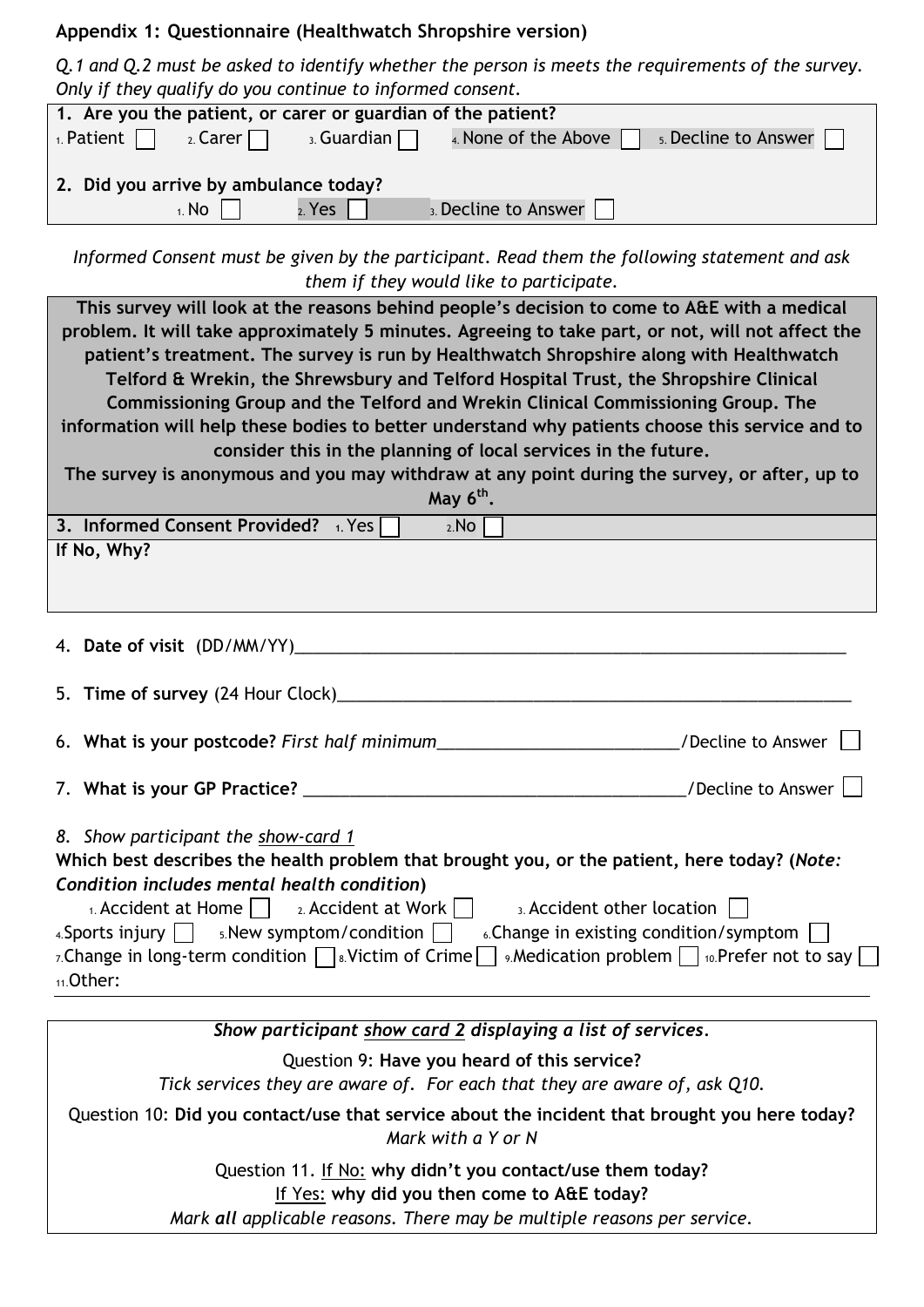| Question 11.<br>If No: why didn't you<br>contact/use them today?<br>If Yes: why did you then<br>come to A&E today? | <b>Bridgnorth</b><br>1.MIU at | a MIU at | <b>MIU at</b><br>Oswestry | 4.MIU at<br>Whitchurch | s.Walk-In<br>Centre | <b>GP Practice</b> | NHS 111 | Shropdoc | <b>».NHS Choices</b><br>Website | <sub>10.</sub> Sexual<br>Health Centre | 11. Pharmacists | 12. Opticians |
|--------------------------------------------------------------------------------------------------------------------|-------------------------------|----------|---------------------------|------------------------|---------------------|--------------------|---------|----------|---------------------------------|----------------------------------------|-----------------|---------------|
| 9. Have you heard of this<br>service before? $($ )                                                                 |                               |          |                           |                        |                     |                    |         |          |                                 |                                        |                 |               |
| 10. Did you contact/use<br>them for incident?(Y/N)                                                                 |                               |          |                           |                        |                     |                    |         |          |                                 |                                        |                 |               |
| 1. Not applicable (in my<br>opinion)                                                                               |                               |          |                           |                        |                     |                    |         |          |                                 |                                        |                 |               |
| 2. Lack of awareness of<br>actual services offered                                                                 |                               |          |                           |                        |                     |                    |         |          |                                 |                                        |                 |               |
| 3. Advised to go to A&E by<br>the service                                                                          |                               |          |                           |                        |                     |                    |         |          |                                 |                                        |                 |               |
| 4. Wanted a second opinion                                                                                         |                               |          |                           |                        |                     |                    |         |          |                                 |                                        |                 |               |
| 5. Someone (non-health)<br>recommended I come                                                                      |                               |          |                           |                        |                     |                    |         |          |                                 |                                        |                 |               |
| 6. Previous good service<br>from A&E                                                                               |                               |          |                           |                        |                     |                    |         |          |                                 |                                        |                 |               |
| 7. Previous unsatisfactory<br>service from X                                                                       |                               |          |                           |                        |                     |                    |         |          |                                 |                                        |                 |               |
| <b>8. Location of other service</b>                                                                                |                               |          |                           |                        |                     |                    |         |          |                                 |                                        |                 |               |
| 9. Location of A&E                                                                                                 |                               |          |                           |                        |                     |                    |         |          |                                 |                                        |                 |               |
| 10. Transport to other<br>service                                                                                  |                               |          |                           |                        |                     |                    |         |          |                                 |                                        |                 |               |
| 11. Transport to A&E                                                                                               |                               |          |                           |                        |                     |                    |         |          |                                 |                                        |                 |               |
| 12. Opening Hours                                                                                                  |                               |          |                           |                        |                     |                    |         |          |                                 |                                        |                 |               |
| 13. Shorter waiting time                                                                                           |                               |          |                           |                        |                     |                    |         |          |                                 |                                        |                 |               |
| 14. Anonymity of A&E                                                                                               |                               |          |                           |                        |                     |                    |         |          |                                 |                                        |                 |               |
| 15. Face to face service                                                                                           |                               |          |                           |                        |                     |                    |         |          |                                 |                                        |                 |               |
| 16. Parking                                                                                                        |                               |          |                           |                        |                     |                    |         |          |                                 |                                        |                 |               |
| 17. A&E are the experts in<br>accidents/emergencies                                                                |                               |          |                           |                        |                     |                    |         |          |                                 |                                        |                 |               |
| 18. Thought issue needed<br>immediate treatment                                                                    |                               |          |                           |                        |                     |                    |         |          |                                 |                                        |                 |               |
| 19. Visitor to the area                                                                                            |                               |          |                           |                        |                     |                    |         |          |                                 |                                        |                 |               |
| 20.Other<br>explain below                                                                                          |                               |          |                           |                        |                     |                    |         |          |                                 |                                        |                 |               |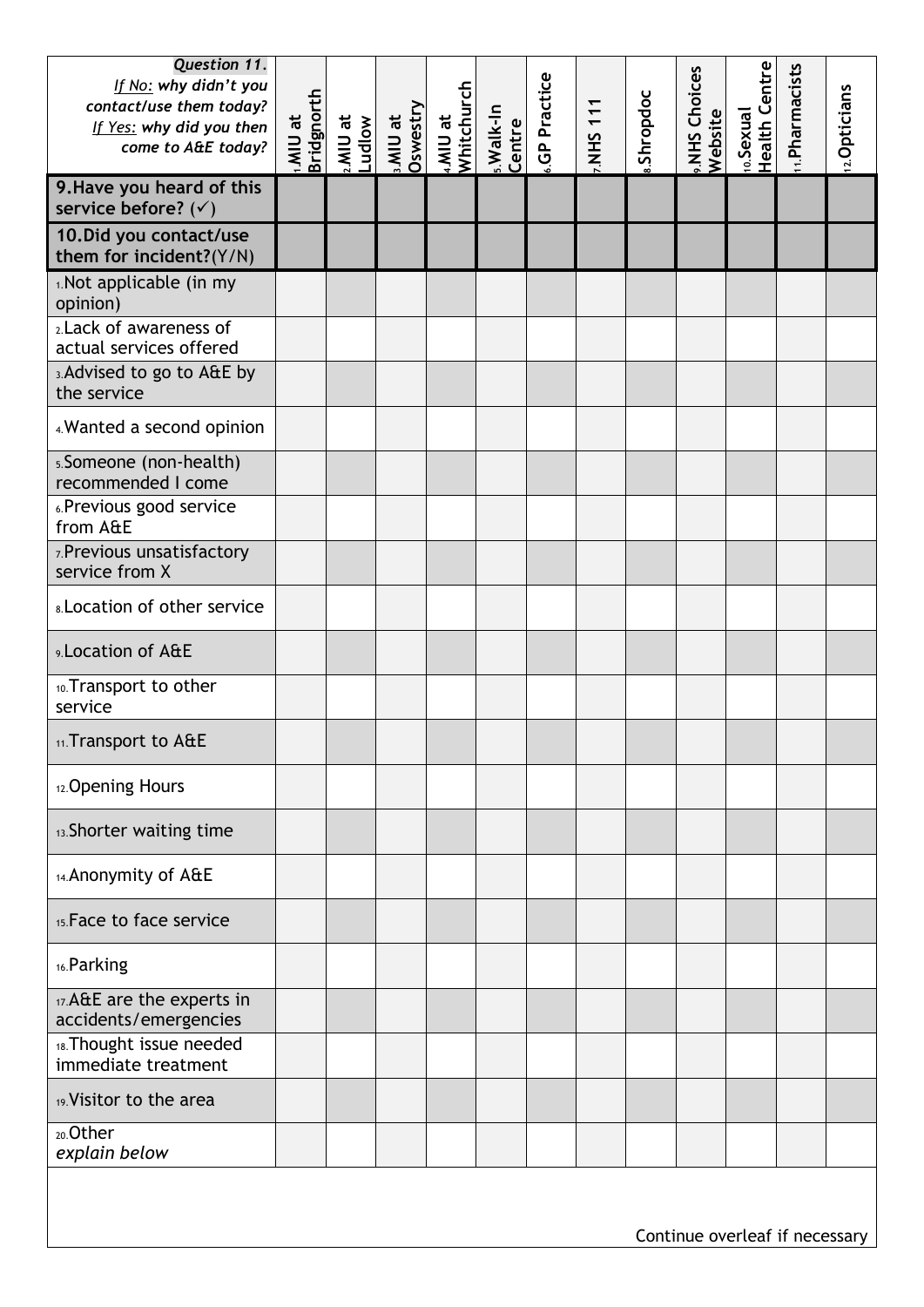#### **12.Age of patient**

| $1.$ Under 18       |  |
|---------------------|--|
| $2.19 - 25$         |  |
| $3.26 - 40$         |  |
| $441 - 65$          |  |
| $5.0$ ver 65        |  |
| 6.Prefer not to say |  |
|                     |  |

### **13.Gender of patient**

- $-$  1. Male
- 2.Female
- 3.Trans
- 4.Prefer not to say

### **14.Ethnic Origin of Patient**

#### A. White

- 1.English / Welsh / Scottish / Northern Irish / British
- $-2.1$ rish
- 3.Gypsy or Irish Traveller
- 4.Any other White background, write in

### B. Mixed / multiple ethnic groups

- 1.White and Black Caribbean
- 2.White and Black African
- 3.White and Asian
- 4.Any other Mixed / multiple ethnic background, write in

### C. Asian / Asian British

- $-$  1.Indian
- 2.Pakistani
- 3.Bangladeshi
- 4.Chinese
- 5.Any other Asian background, write in
- D. Black / African / Caribbean / Black British
	- 1.African
	- 2.Caribbean
	- 3.Any other Black / African / Caribbean background, write in
- E. Other ethnic group
	- $-1.$ Arab
	- 2.Any other ethnic group, write in
- <span id="page-3-0"></span>F. Prefer not to say $\perp$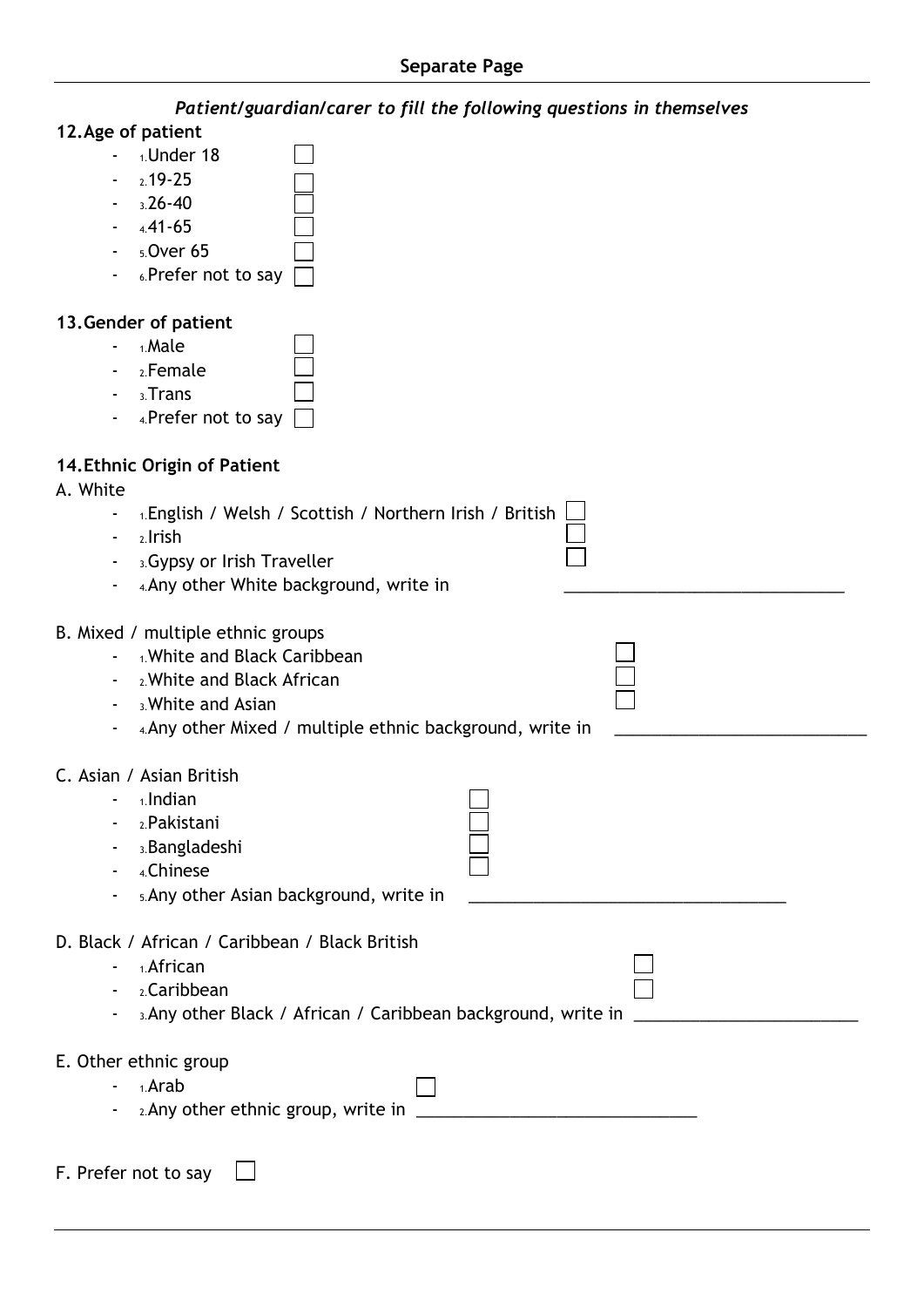# **Show Card 1:**

## **Which best describes the health problem that brought you, or the patient, here today?**

Note: The term condition includes mental health condition

- 1. Accident at Home
- 2. Accident at Work
- 3. Accident at another location
- 4. Sports injury
- 5. A new symptom or condition
- 6. A change in an existing condition or symptom
- 7. Change in a long-term condition
- 8. Victim of Crime
- 9. Medication problem
- 10.Prefer not to say
- 11.Other (Please State)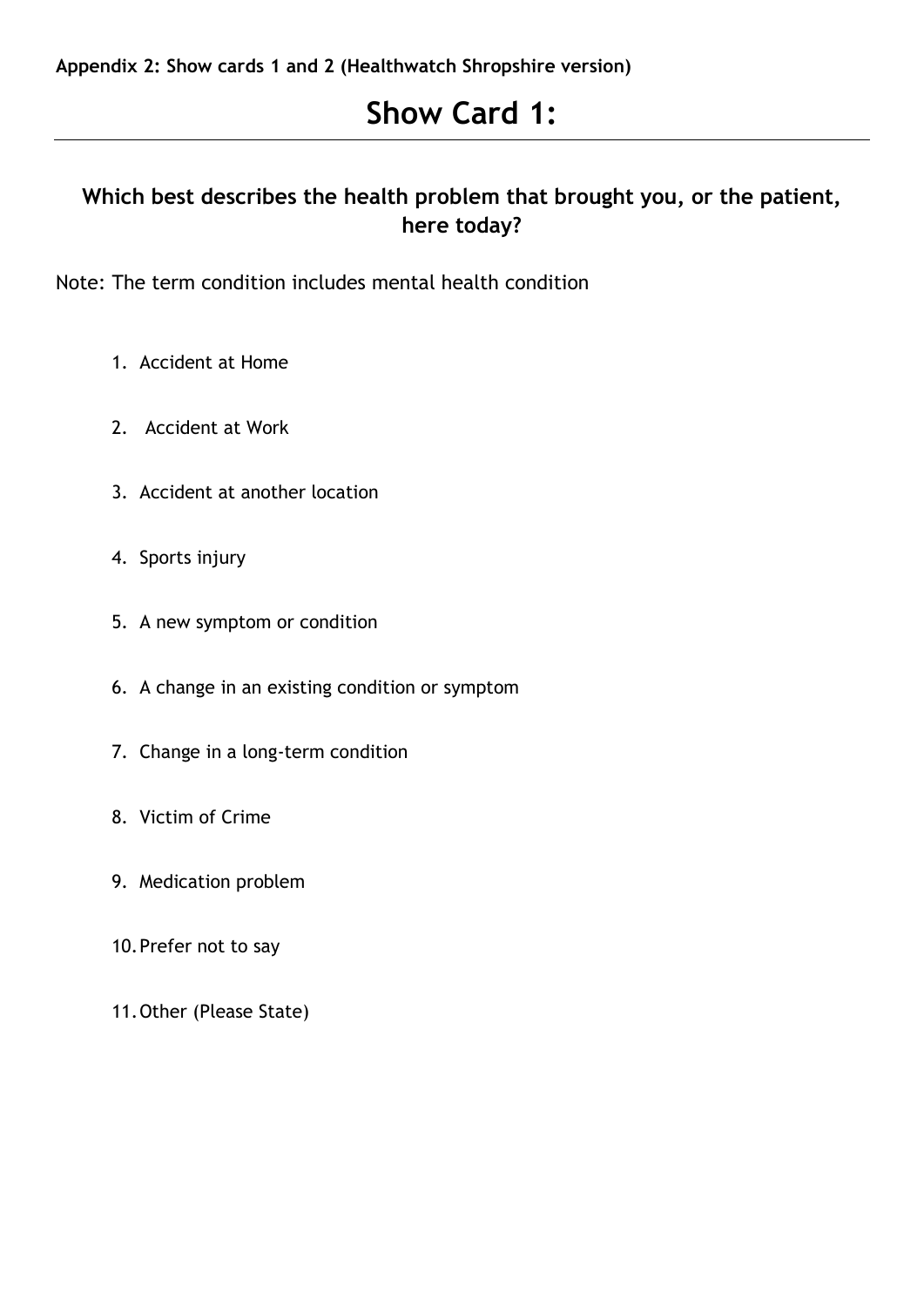# **Show Card 2: List of Services**

Have you heard of the following services?

**Minor Injuries Unit local to you/the patient** only relevant for the one nearest to

where you came from today:

- 1. Bridgnorth
- 2. Ludlow
- 3. Oswestry
- 4. Whitchurch
- **5. Shrewsbury Walk-In Centre**
- **6. GP Practice**
- **7. NHS 111**
- **8. Shropdoc**
- **9. NHS Choices Website**
- **10. Sexual-Health Centre**
- **11. Pharmacy**
- **12. Opticians**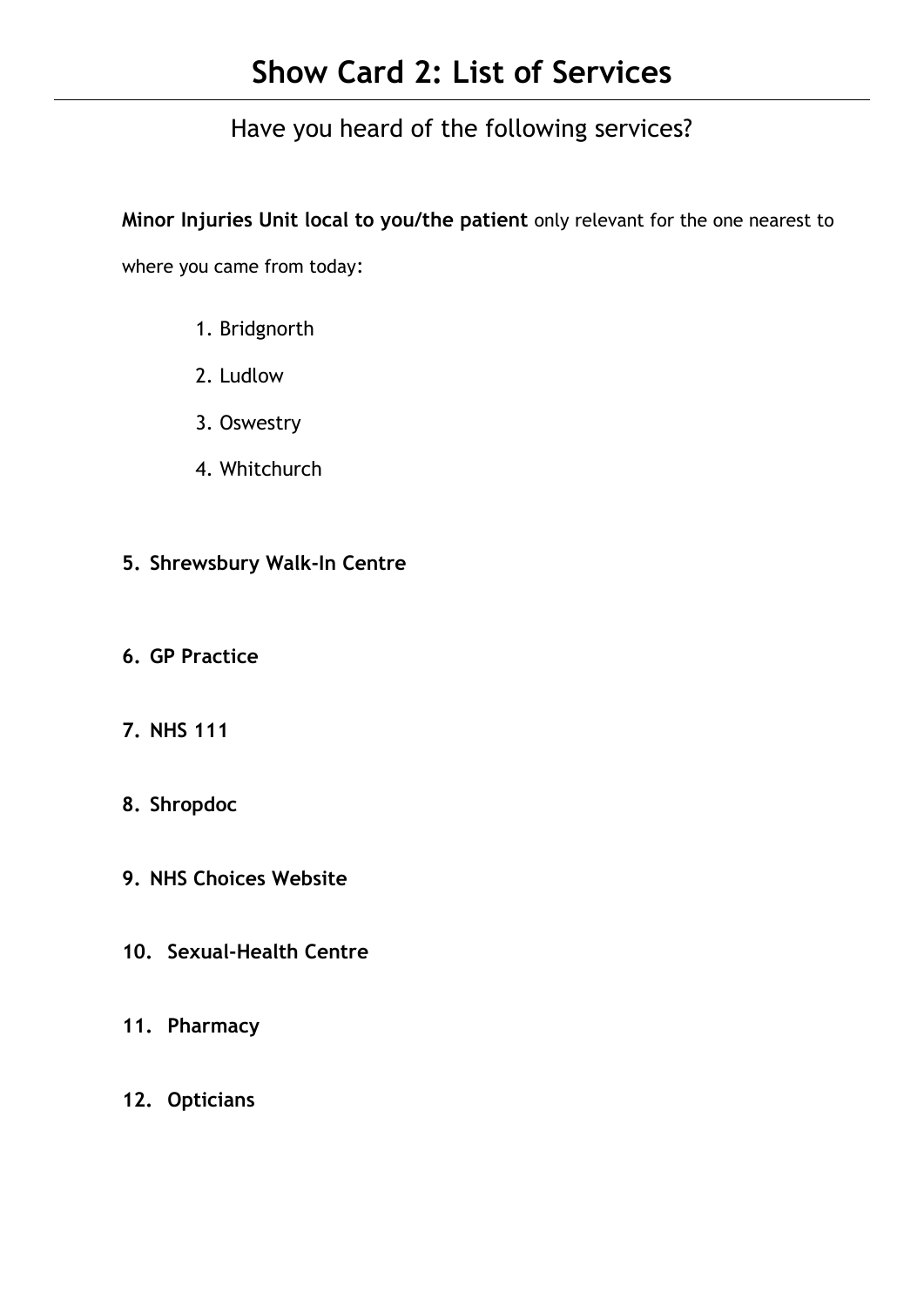# <span id="page-6-0"></span>**Appendix 3 Questionnaire page 2 (Healthwatch Telford & Wrekin version)**

| Question 11.<br>If No: why didn't you<br>contact/use them today?<br>If Yes: why did you then<br>come to A&E today? | Centre (PRH)<br>I.Walk-In | (Telford Town)<br>Centre)<br>2. Walk-In<br>Centre | <b>GP Practice</b> | <b>NHS 11</b> | Shropdoc | «.NHS Choices<br>Website | 7.Sexual<br>Health Centre | Pharmacists | Opticians |
|--------------------------------------------------------------------------------------------------------------------|---------------------------|---------------------------------------------------|--------------------|---------------|----------|--------------------------|---------------------------|-------------|-----------|
| 9. Have you heard of this<br>service before? $(\checkmark)$                                                        |                           |                                                   |                    |               |          |                          |                           |             |           |
| 10. Did you contact/use<br>them for incident?(Y/N)                                                                 |                           |                                                   |                    |               |          |                          |                           |             |           |
| 1. Not applicable (in my<br>opinion)                                                                               |                           |                                                   |                    |               |          |                          |                           |             |           |
| 2. Lack of awareness of<br>actual services offered                                                                 |                           |                                                   |                    |               |          |                          |                           |             |           |
| 3. Advised to go to A&E by<br>the service                                                                          |                           |                                                   |                    |               |          |                          |                           |             |           |
| 4. Wanted a second opinion                                                                                         |                           |                                                   |                    |               |          |                          |                           |             |           |
| 5. Someone (non-health)<br>recommended I come                                                                      |                           |                                                   |                    |               |          |                          |                           |             |           |
| 6. Previous good service<br>from A&E                                                                               |                           |                                                   |                    |               |          |                          |                           |             |           |
| 7. Previous unsatisfactory<br>service from X                                                                       |                           |                                                   |                    |               |          |                          |                           |             |           |
| <b>8. Location of other service</b>                                                                                |                           |                                                   |                    |               |          |                          |                           |             |           |
| 9. Location of A&E                                                                                                 |                           |                                                   |                    |               |          |                          |                           |             |           |
| 10. Transport to other<br>service                                                                                  |                           |                                                   |                    |               |          |                          |                           |             |           |
| 11. Transport to A&E                                                                                               |                           |                                                   |                    |               |          |                          |                           |             |           |
| 12. Opening Hours                                                                                                  |                           |                                                   |                    |               |          |                          |                           |             |           |
| 13. Shorter waiting time                                                                                           |                           |                                                   |                    |               |          |                          |                           |             |           |
| 14. Anonymity of A&E                                                                                               |                           |                                                   |                    |               |          |                          |                           |             |           |
| 15. Face to face service                                                                                           |                           |                                                   |                    |               |          |                          |                           |             |           |
| 16. Parking                                                                                                        |                           |                                                   |                    |               |          |                          |                           |             |           |
| 17.A&E are the experts in<br>accidents/emergencies                                                                 |                           |                                                   |                    |               |          |                          |                           |             |           |
| 18. Thought issue needed<br>immediate treatment                                                                    |                           |                                                   |                    |               |          |                          |                           |             |           |
| 19. Visitor to the area                                                                                            |                           |                                                   |                    |               |          |                          |                           |             |           |
| <sub>20</sub> .Other<br>explain below                                                                              |                           |                                                   |                    |               |          |                          |                           |             |           |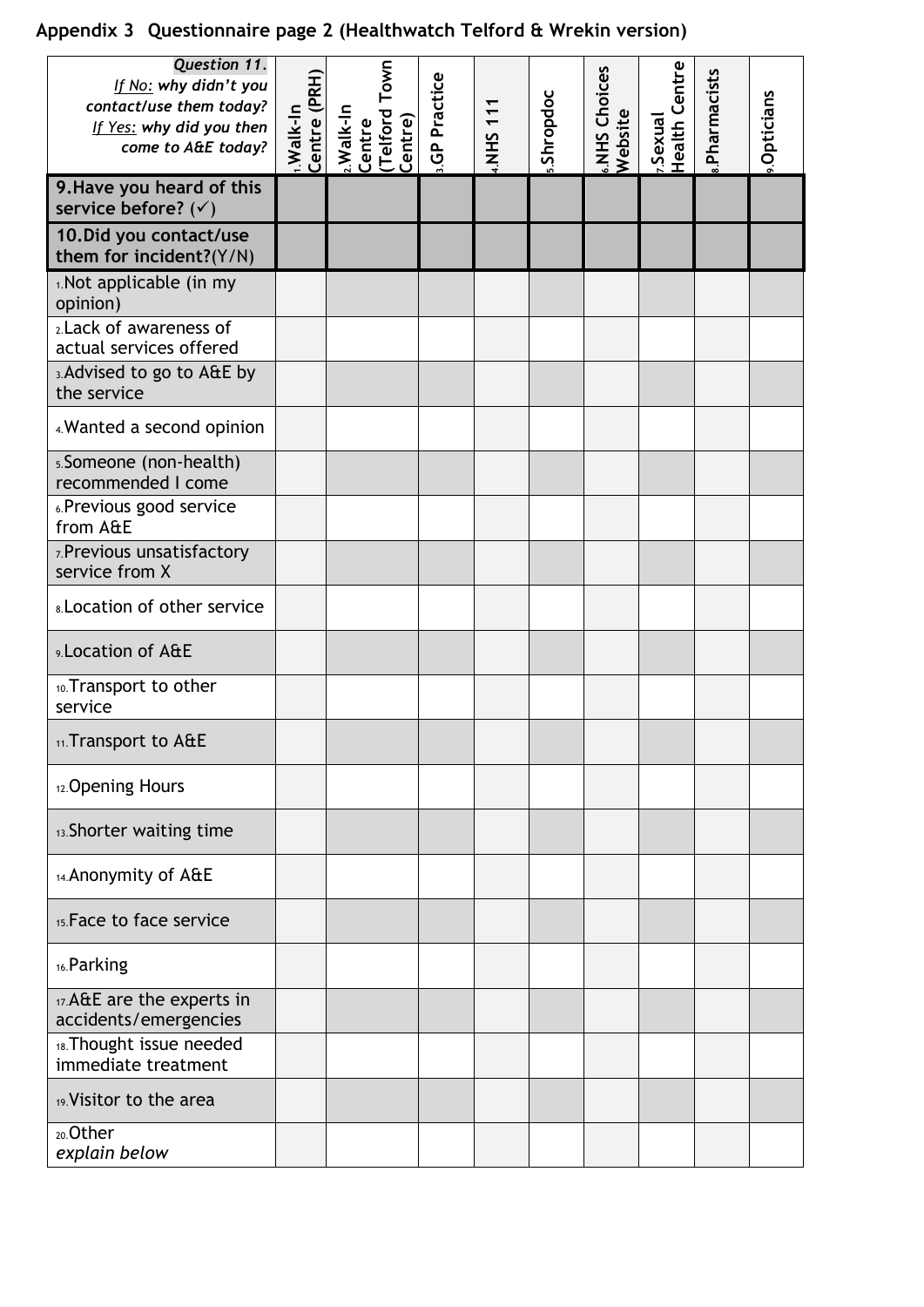# <span id="page-7-0"></span>**Show Card 2: List of Services**

Have you heard of the following services?

- **1. Walk-In Centre (PRH)**
- **2. Walk-In Centre (Telford Town Centre)**
- **3. GP Practice**
- **4. NHS 111**
- **5. Shropdoc**
- **6. NHS Choices Website**
- **7. Sexual-Health Centre**
- **8. Pharmacy**
- **9. Opticians**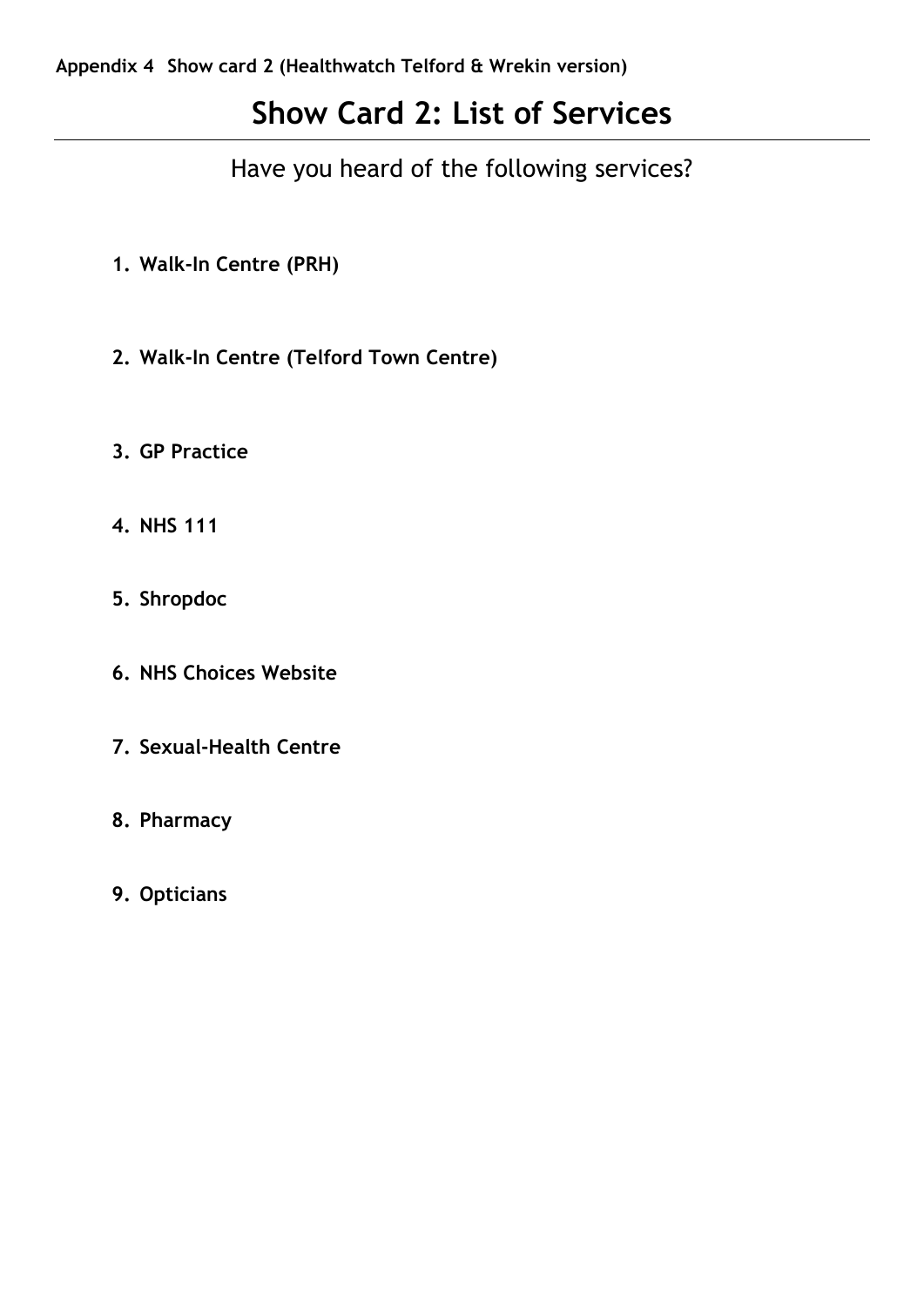<span id="page-8-0"></span>**The information you have provided will be handled confidentially in line with the Data Protection Act 1998. The information will be anonymised and you will not be identifiable in the final report.**

**You have the right to withdraw your contribution at any time in the process. Should you decided to withdraw you must contact and clearly inform us no later than May 6th. To enable us to oblige you must quote the reference number below so we can isolate your contribution.**

**Reference no.**

**Thank you for participating in the Healthwatch Shropshire Accident & Emergency (A&E) Survey.**

Healthwatch Shropshire, 4 The Creative Quarter, Shrewsbury Business Park, Shrewsbury, SY2 6LG 01743 237884 [enquiries@healthwatchshropshire.co.uk](mailto:enquiries@healthwatchshropshire.co.uk)

<span id="page-8-1"></span>**Appendix 6 Withdrawal information slip (Telford & Wrekin version)**

**The information you have provided will be handled confidentially in line with the Data Protection Act 1998. The information will be anonymised and you will not be identifiable in the final report.**

**You have the right to withdraw your contribution at any time in the process. Should you decided to withdraw you must contact and clearly inform us no later than May 6th. To enable us to oblige you must quote the reference number below so we can isolate your contribution.**

**Reference no.**

**Thank you for participating in the Healthwatch Accident & Emergency (A&E) Survey.**

<span id="page-8-2"></span>Healthwatch Telford and Wrekin, Meeting Point House, Southwater Square, Telford Town Centre, Telford, TF3 4HS 01952 739540 [info@healthwatchtelfordandwrekin.org.uk](mailto:info@healthwatchtelfordandwrekin.org.uk)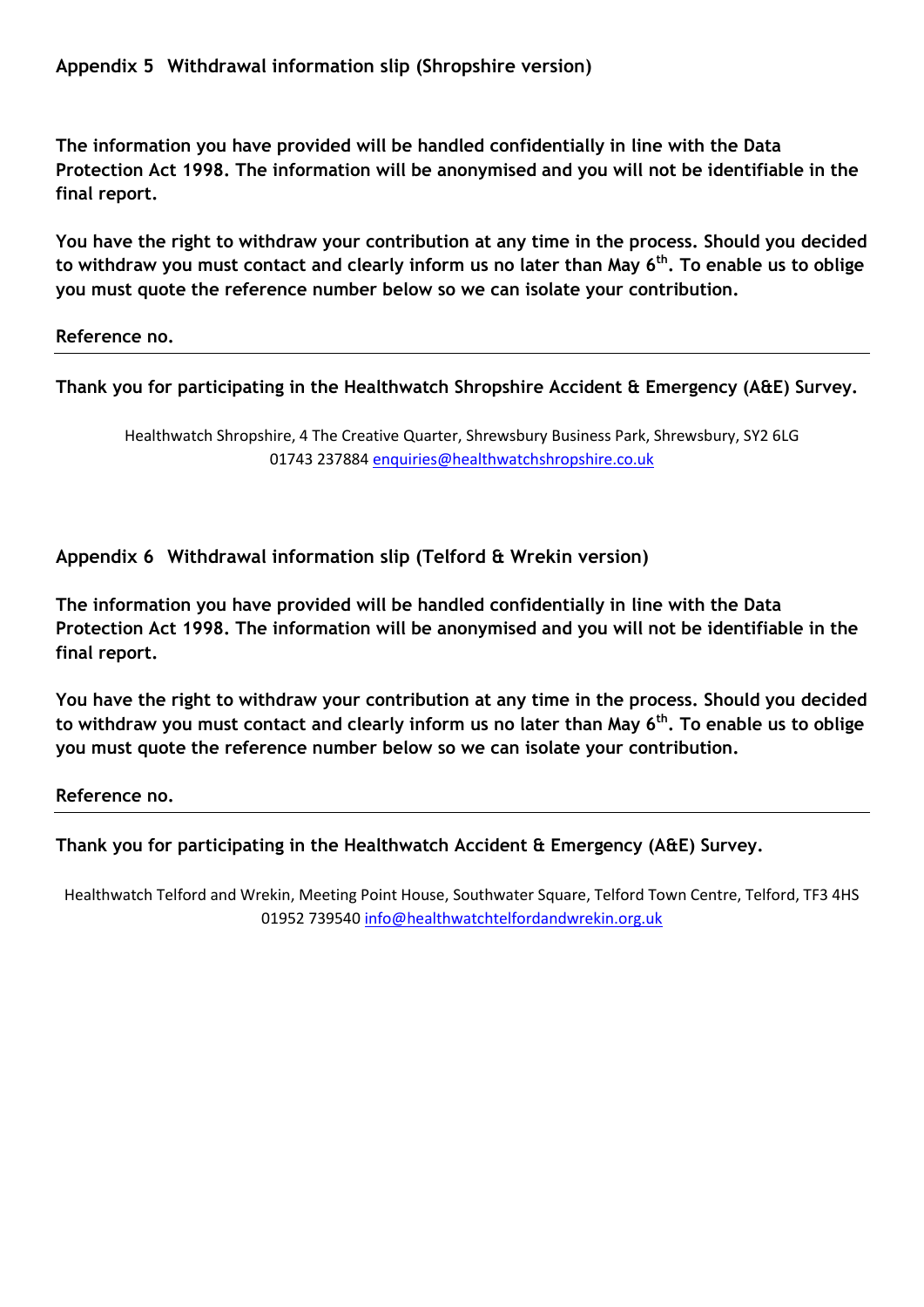## **Appendix 7: Responses to questions**

Table 1: Eligible people by category

| Category of person | <b>RSH</b> | <b>PRH</b> | Total |
|--------------------|------------|------------|-------|
| Patient            | 54         | 75         | 129   |
| Carer              | 15         |            | 18    |
| Guardian           | 10         |            | 19    |
| Total              | 79         | 87         | 166   |

## Table 2: Date of visit

| Date of visit                          | <b>RSH</b> | <b>PRH</b>     | <b>Total</b>   |
|----------------------------------------|------------|----------------|----------------|
| 07.04.2014 (Monday, term time)         | 26         |                | 26             |
| 09.04.2014 (Wednesday, term time)      | 18         |                | 18             |
| 12.04.2014 (Saturday)                  | 8          |                | 8              |
| 13.04.2014 (Sunday)                    | 7          |                | 7              |
| 16.04.2014 (Wednesday, school holiday) | 7          |                | 7              |
| 17.04.2014 (Thursday, school holiday)  | 5          |                | 5              |
| 20.04.2014 (Easter Sunday)             | 8          | 11             | 19             |
| 21.04.2014 (Bank Holiday Monday)       |            | $\overline{4}$ | 3              |
| 22.04.2014 (Tuesday, school holiday)   |            | 13             | 13             |
| 23.04.2014 (Wednesday, school holiday) |            | $\overline{2}$ | $\overline{2}$ |
| 24.04.2014 (Thursday, school holiday)  |            | 6              | 6              |
| 25.04.2014 (Friday, school holiday)    |            | 8              | 8              |
| 26.04.2014 (Saturday)                  |            | 5              | 5              |
| 28.04.2014 (Monday, term time)         |            | $\overline{7}$ | 7              |
| $20.05.2014$ (Tuesday, term time)      |            | 9              | 9              |
| 21.05.2014 (Wednesday, term time)      |            | 6              | 6              |
| 22.05.2014 (Thursday, term time)       |            | 8              | 8              |
| 23.05.2014 (Friday, term time)         |            |                | 1              |
| 24.05.2014 (Saturday)                  |            | 3              | 3              |
| 25.04.2014 (Sunday)                    |            |                | 1              |
| Unknown                                |            | 3              | 3              |
| <b>Total</b>                           | 79         | 87             | 166            |

### Table 3: Time of visit

| Time of visit             | <b>RSH</b> | <b>PRH</b> | Total |
|---------------------------|------------|------------|-------|
| Morning (09:00 - 11:59)   |            | 28         | 49    |
| Lunchtime (12:00 - 13:59) | 24         |            | 45    |
| Afternoon (14:00 - 16:59) | 20         | 26         | 46    |
| Evening (17:00 - 21:00)   | 14         | 10         | 24    |
| <b>Unknown</b>            |            |            |       |
| Total                     | 79         | 87         | 166   |

### Table 4: Postcode

| Postcode                                        | <b>RSH</b> | <b>PRH</b> | <b>Total</b> |
|-------------------------------------------------|------------|------------|--------------|
| SY1 (Shrewsbury Town Centre & North Shrewsbury) | 17         |            |              |
| SY2 (East Shrewsbury)                           |            |            |              |
| SY3 (South & West Shrewsbury; Bayston Hill)     | 11         |            | -11          |
| SY4 (North of Shrewsbury)                       | 12         |            | 13           |
| SY5 (South of Shrewsbury)                       |            |            |              |
| SY6 (Church Stretton)                           |            |            |              |
| SY7 (Clun Valley)                               |            |            |              |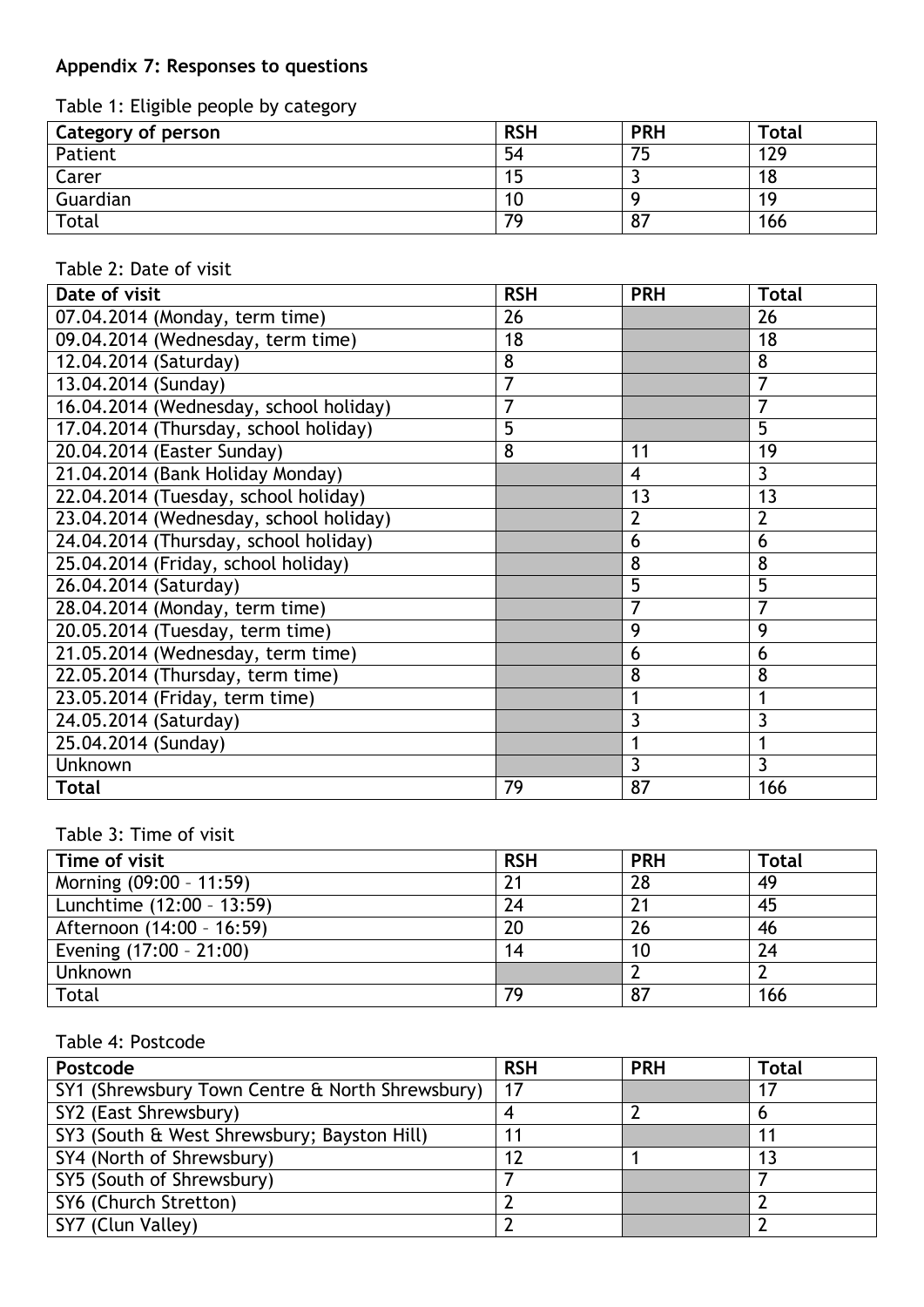| SY10 (Oswestry)                     |                |                | 1              |
|-------------------------------------|----------------|----------------|----------------|
| SY11 (Oswestry)                     | $\overline{2}$ |                | $\overline{2}$ |
| SY13 (Whitchurch)                   | 6              |                | 6              |
| SY15 (Montgomery, Powys)            |                |                | 1              |
| SY16 (Newtown, Powys)               | $\overline{2}$ |                | $\overline{2}$ |
| SY21 (Welshpool, Powys)             | 1              |                | 1              |
| SY22 (various, Powys)               | 1              |                | 1              |
| TF (not specified)                  |                | 1              | $\overline{2}$ |
| TF1 (Telford)                       |                | 13             | 13             |
| TF2 (Telford)                       |                | 8              | 8              |
| TF3 (Telford)                       |                | 9              | 9              |
| TF4 (Telford)                       | 1              | 5              | 6              |
| TF5 (Telford)                       |                | $\overline{2}$ | $\overline{2}$ |
| TF6 (Telford)                       |                | 6              | 6              |
| TF7 (Telford)                       |                | 10             | 10             |
| TF8 (Telford)                       |                | 1              | 1              |
| TF9 (Market Drayton)                | 1              | 3              | 4              |
| TF10 (Newport)                      |                | 6              | 6              |
| TF11 (Shifnal)                      |                | 6              | 6              |
| TF12 (Broseley)                     |                | 1              | 1              |
| TF13 (Much Wenlock)                 |                | $\overline{2}$ | $\overline{2}$ |
| WV7 (Albrighton)                    |                | 5              | 5              |
| WV16 (Bridgnorth Upper)             |                | $\overline{2}$ | $\overline{2}$ |
| Various other out of area postcodes | 7              | 3              | 10             |
| Unknown                             |                | 1              | 1              |
| Total                               |                |                |                |

### Table 5: GP Practice

| <b>GP Practice</b>                       | <b>RSH</b>     | <b>PRH</b> | <b>Total</b>   |
|------------------------------------------|----------------|------------|----------------|
| <b>Bishop's Castle Medical Practice</b>  |                |            |                |
| <b>Church Stretton Medical Practice</b>  | 3              |            | 3              |
| <b>Claremont Bank Surgery</b>            | 5              |            | 5              |
| <b>Clive Medical Practice</b>            | 3              |            | 3              |
| <b>Dawley Medical Practice</b>           |                |            |                |
| Dodington Surgery                        | 3              |            | 3              |
| <b>Haumond View Medical Practice</b>     |                |            | $\overline{2}$ |
| <b>Knockin Medical Centre</b>            |                |            |                |
| <b>Marden Medical Practice</b>           | 3              |            | 3              |
| Marysville Medical Practice              | 3              |            | 3              |
| Montgomery Health Centre                 |                |            |                |
| Much Wenlock & Cressage Medical Practice | 1              |            |                |
| (Cressage)                               |                |            |                |
| <b>Mytton Oak Medical Practice</b>       | 5              |            | 5              |
| <b>Newtown Medical Practice</b>          | $\overline{2}$ |            | $\overline{2}$ |
| Plas Fynnon Medical Centre               |                |            |                |
| <b>Pontesbury Medical Practice</b>       | 3              |            | 3              |
| <b>Prescott Surgery</b>                  | 3              |            | 3              |
| Radbrook Green Surgery                   | 1              |            |                |
| <b>Riverside Medical Practice</b>        | 6              |            | 6              |
| Shropshire Walk-In Centre                | 3              |            | 3              |
| <b>Station Drive Surgery</b>             |                |            |                |
| The Beeches Medical Practice             | $\overline{2}$ |            | $\overline{2}$ |
| Wem & Prees Medical Practice             |                |            | 7              |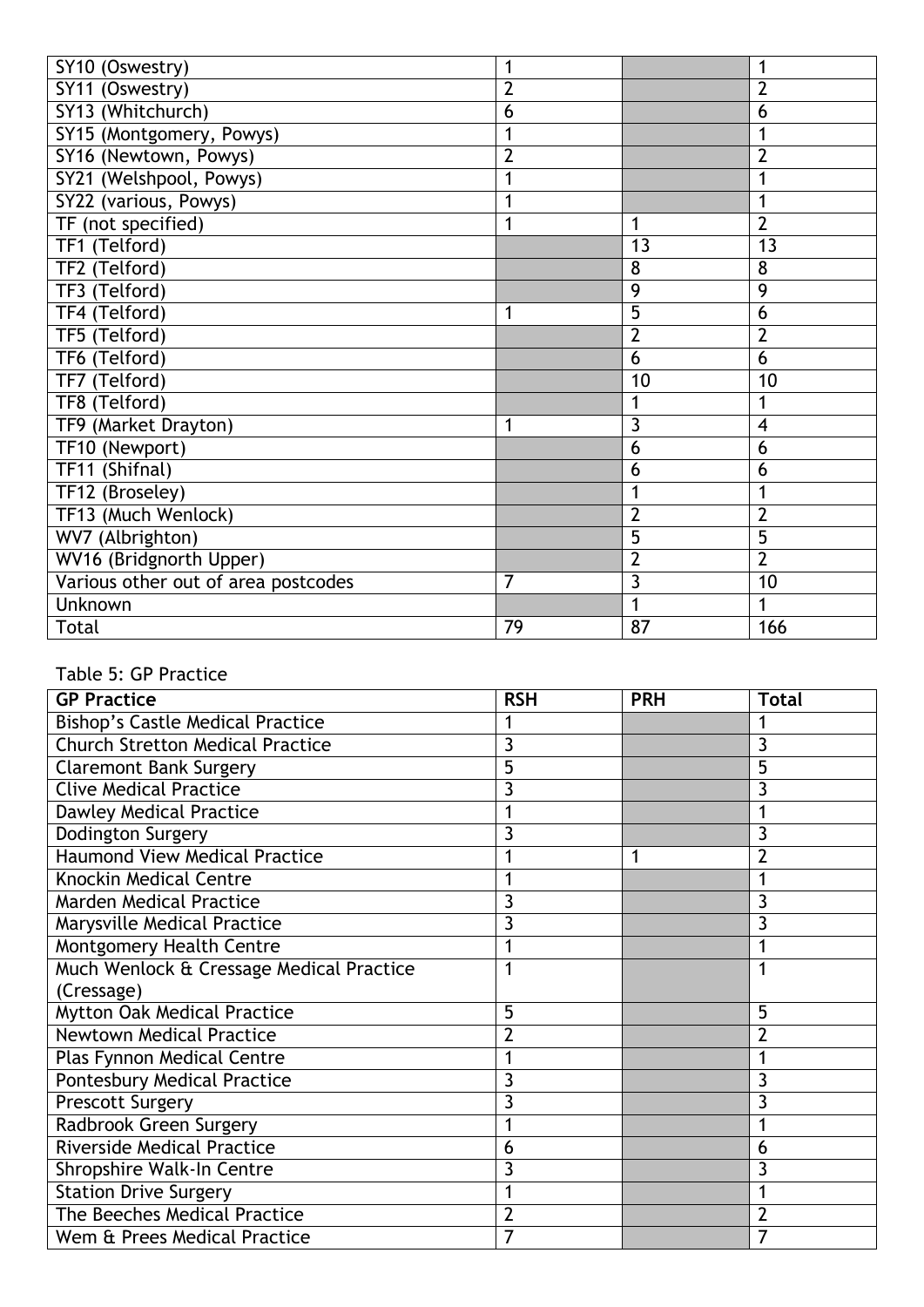| <b>Westbury Medical Centre</b>                | 1              |                         | 1              |
|-----------------------------------------------|----------------|-------------------------|----------------|
| <b>Willow Street Medical Centre</b>           | 1              |                         |                |
| <b>Albrighton Medical Practice</b>            |                | $\overline{4}$          | 4              |
| <b>Broseley Medical Centre</b>                |                | 1                       | 1              |
| <b>Charlton Medical Practice</b>              |                | $\overline{\mathbf{4}}$ | 4              |
| <b>Church Close Surgery</b>                   |                | $\overline{4}$          | 4              |
| Donnington Medical Practice                   |                | 1                       | 1              |
| <b>Drayton Medical Practice</b>               |                | 3                       | 3              |
| <b>Hadley Health Centre</b>                   |                | 1                       | 1              |
| <b>Highley Medical Centre</b>                 |                | 1                       | 1              |
| <b>Holliwell Practice</b>                     |                | $\overline{2}$          | $\overline{2}$ |
| Ironbridge Medical Practice                   |                | $\overline{2}$          | $\overline{2}$ |
| <b>Lawley Medical Practice</b>                |                | 3                       | 3              |
| Leegomery Surgery                             |                | $\overline{2}$          | $\overline{2}$ |
| <b>Linden Hall Surgery</b>                    |                | $\overline{3}$          | $\overline{3}$ |
| <b>Malinslee Surgery</b>                      |                | $\overline{2}$          | $\overline{2}$ |
| Malling Health (not clear which Practice)     |                | $\overline{5}$          | $\overline{5}$ |
| Much Wenlock & Cressage Medical Practice      |                | $\overline{2}$ (Much    | $\overline{3}$ |
|                                               |                | Wenlock)                |                |
|                                               |                | 1 (Cressage)            |                |
| <b>Oakengates Medical Practice</b>            |                | 9                       | 9              |
| <b>Shawbirch Medical Centre</b>               |                | $\overline{2}$          | $\overline{2}$ |
| <b>Shawbury Medical Practice</b>              |                | $\overline{2}$          | $\overline{2}$ |
| Shifnal & Priorslee Medical Practice: Shifnal |                | $\overline{5}$          | 5              |
| <b>Stirchley Medical Practice</b>             |                | 6                       | 6              |
| <b>Sutton Hill Medical Practice</b>           |                | $\overline{5}$          | $\overline{5}$ |
| <b>Wellington Medical Practice</b>            |                | $\overline{5}$          | 5              |
| <b>Wellington Road Surgery</b>                |                | $\overline{4}$          | $\overline{4}$ |
| <b>Woodside Medical Practice</b>              |                | 3                       | 3              |
| Non-specific                                  | 7              |                         | 7              |
| Various out of area                           | 8              | 3                       | 11             |
| Not given                                     | $\overline{2}$ | $\mathbf{1}$            | $\overline{3}$ |
| <b>Total</b>                                  | 79             | 87                      | 166            |

Table 6: Health Problem (N.B. one participant at RSH and three participants at PRH selected two reasons)

| <b>Health Problem</b>                  | <b>RSH</b>     | <b>PRH</b> | Total          |
|----------------------------------------|----------------|------------|----------------|
| Accident at home                       | 20             | 28         | 48             |
| Accident at work                       | 4              | 6          | 10             |
| Accident other location                | 17             | 14         | 31             |
| Sports injury                          | 21             | 11         | 32             |
| New symptom / condition                |                | 13         | 20             |
| Change in existing symptom / condition | 6              | 9          | 15             |
| Change in long-term condition          |                |            | 6              |
| Victim of crime                        |                |            |                |
| Medication problem                     |                |            | 2              |
| Prefer not to say                      | $\overline{2}$ |            | $\overline{2}$ |
| Other                                  |                |            | 3              |
| Total                                  | 80             | 90         | 170            |

Table 7: MIU Bridgnorth

|  |  | -<br>m<br>.<br>_____ |  | . |
|--|--|----------------------|--|---|
|--|--|----------------------|--|---|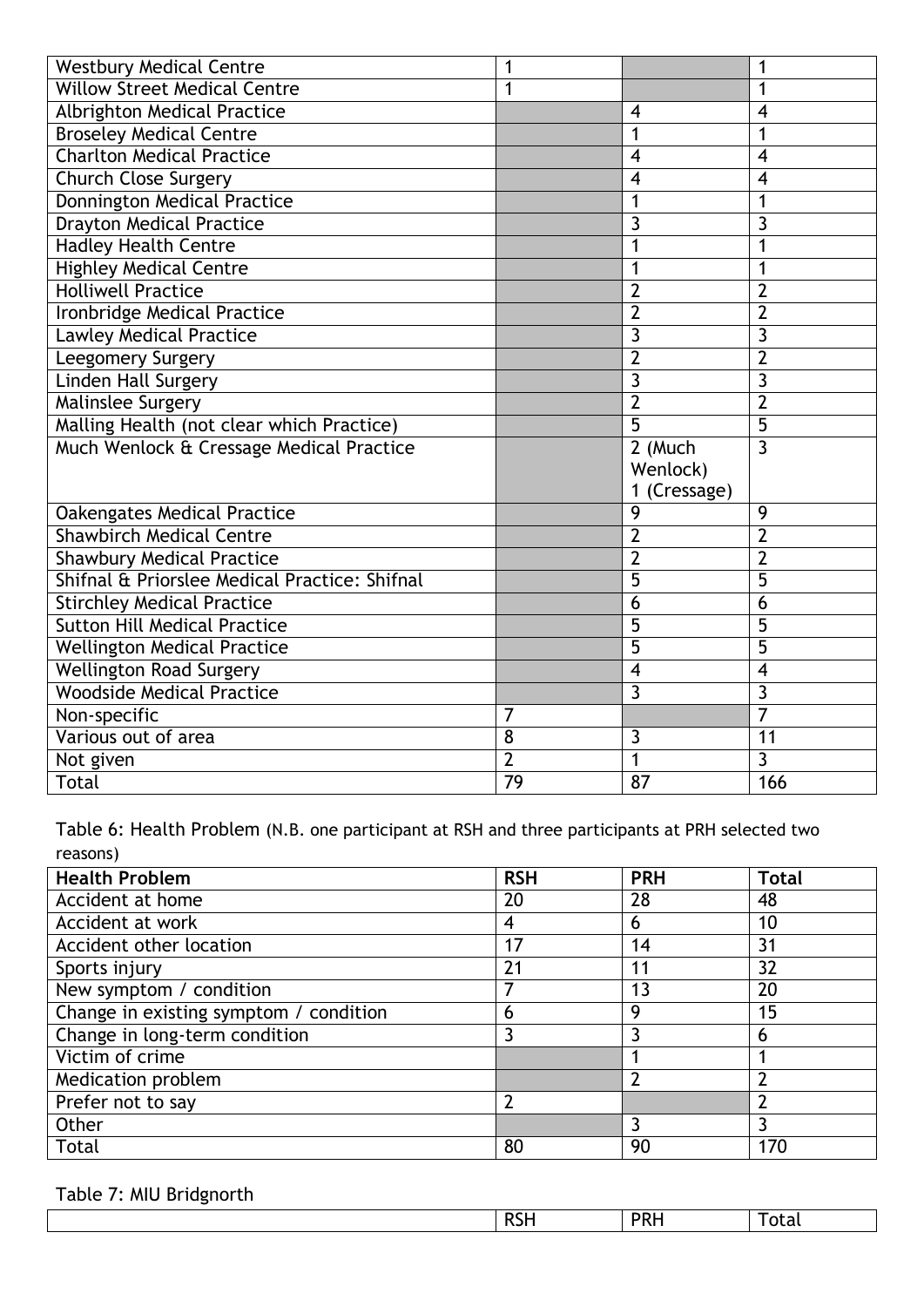| Heard of the service                             | 38 | 42 |
|--------------------------------------------------|----|----|
| Contacted/used for this incident: NO             | 27 | 31 |
| Contacted / used for this incident: YES          |    |    |
| If NO, why not: Not applicable (in my opinion)   |    | 10 |
| Someone (non-health) recommended I go to A&E     |    |    |
| Location of other service                        |    |    |
| A&E are the experts in accidents and emergencies |    |    |
| Thought issue needed immediate treatment         |    |    |
| If YES, why then went to A&E                     |    |    |

## Table 8: MIU Ludlow

|                                                | <b>RSH</b> | <b>PRH</b> |
|------------------------------------------------|------------|------------|
| Heard of the service                           |            | Not asked  |
| Contacted/used for this incident: NO           |            |            |
| Contacted / used for this incident: YES        |            |            |
| If NO, why not: Not applicable (in my opinion) |            |            |
| Location of other service                      |            |            |
| If YES, why then went to A&E                   |            |            |

Table 9: MIU Oswestry (N.B. some participants gave more than one reason)

|                                                  | <b>RSH</b>               | <b>PRH</b> |
|--------------------------------------------------|--------------------------|------------|
| Heard of the service                             | 11                       | Not asked  |
| Contacted/used for this incident: NO             | 10                       |            |
| Contacted / used for this incident: YES          |                          |            |
| If NO, why not: Not applicable (in my opinion)   | 3                        |            |
| Lack of awareness of actual services offered     |                          |            |
| Previous good service from A&E                   |                          |            |
| Location of service                              | $\mathfrak{p}$           |            |
| Location of A&E                                  | 1 (was                   |            |
|                                                  | already in               |            |
|                                                  | Shrewsbury)              |            |
| Opening hours                                    |                          |            |
| A&E are the experts in Accidents and emergencies | $\overline{\phantom{a}}$ |            |
| If YES, why then went to A&E                     |                          |            |

Table 10: MIU Whitchurch (N.B. some participants gave more than one reason)

|                                                  | <b>RSH</b>               | <b>PRH</b> | Total |
|--------------------------------------------------|--------------------------|------------|-------|
| Heard of the service                             | 12                       | 30         | 42    |
| Contacted/used for this incident: NO             | 9                        | 20         | 29    |
| Contacted / used for this incident: YES          |                          |            |       |
| If NO, why not: Not applicable (in my opinion)   | 4                        | 8          | 12    |
| Someone (non-health) recommended I go to A&E     |                          |            |       |
| Location of other service                        |                          |            | 3     |
| Opening hours of other service                   |                          |            |       |
| Face to face service at A&E                      |                          |            |       |
| A&E are the experts in Accidents and emergencies | $\overline{\phantom{a}}$ |            |       |
| Thought issue needed immediate treatment         |                          |            |       |
| If YES, why then went to A&E: Advised to go to   | 3                        |            |       |
| A&E by the service                               |                          |            |       |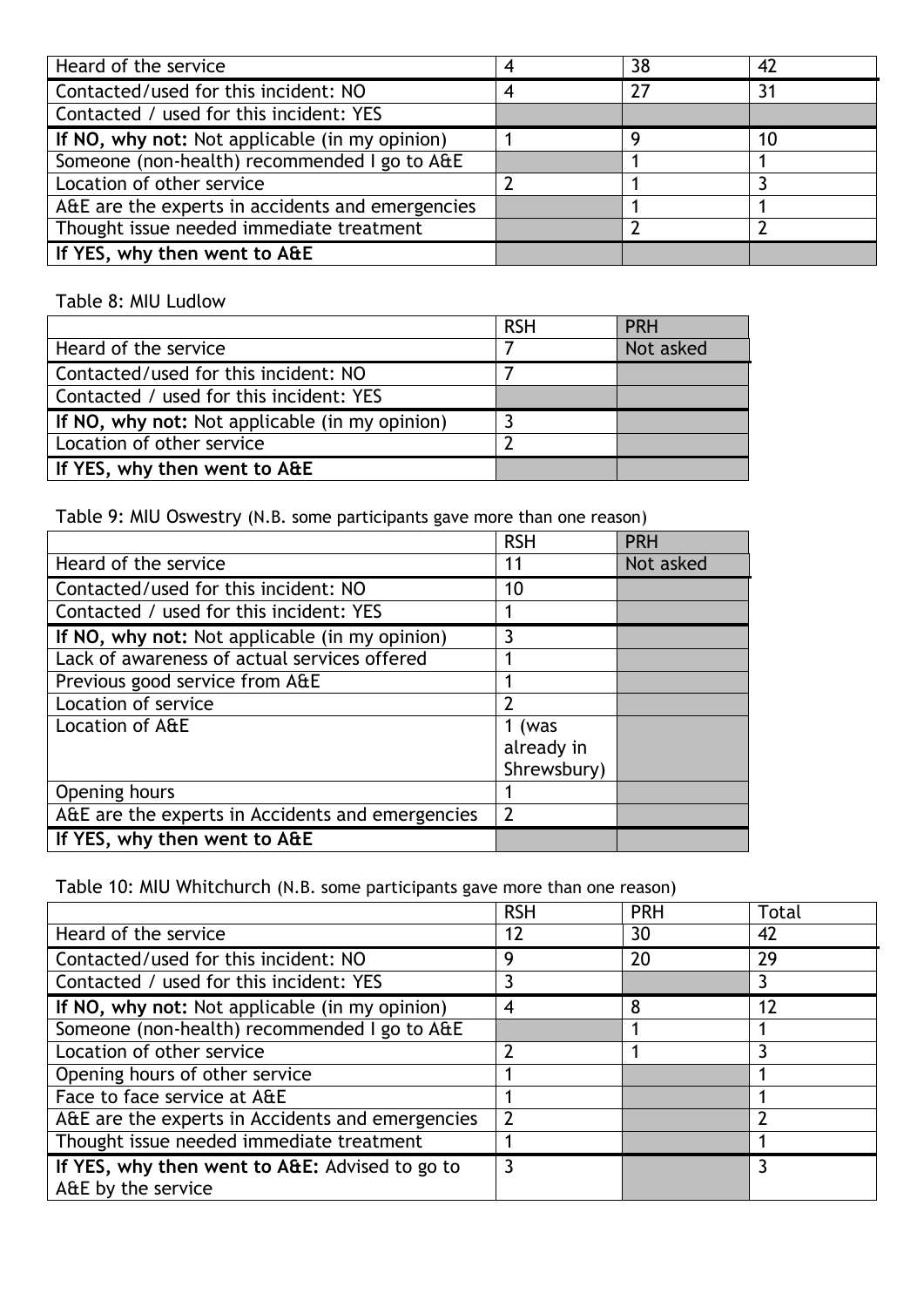Table 11: Shropshire Walk-In Centre (Shrewsbury) (N.B. some participants gave more than one reason)

|                                                  | <b>RSH</b>     | <b>PRH</b> |
|--------------------------------------------------|----------------|------------|
| Heard of the service                             | 41             | Not asked  |
| Contacted/used for this incident: NO             | 40             |            |
| Contacted / used for this incident: YES          |                |            |
| If NO, why not: Not applicable (in my opinion)   | 14             |            |
| Lack of awareness of actual services offered     |                |            |
| Someone (non-health) recommended I come to       | 1              |            |
| A&E                                              |                |            |
| Previous good service from A&E                   |                |            |
| Location of A&E                                  | $\overline{2}$ |            |
| Opening hours of other service                   | 3              |            |
| Shorter waiting time at A&E                      |                |            |
| Face to face service at A&E                      |                |            |
| A&E are the experts in Accidents and emergencies | 8              |            |
| Thought issue needed immediate treatment         | 9              |            |
| If YES, why then went to A&E: Advised to go to   | 1              |            |
| A&E by the service                               |                |            |
| A&E are the experts in Accidents & Emergencies   | 1              |            |

Table 12: Walk-In Centre (PRH) (N.B. some participants gave more than one reason)

|                                                  | <b>RSH</b> | <b>PRH</b>       |
|--------------------------------------------------|------------|------------------|
| Heard of the service                             | Not asked  | 60               |
| Contacted/used for this incident: NO             |            | 34               |
| Contacted / used for this incident: YES          |            | 4                |
| If NO, why not: Not applicable (in my opinion)   |            | 15               |
| Lack of awareness of actual services offered     |            |                  |
| Someone (non-health) recommended I go to A&E     |            |                  |
| Location of A&E                                  |            |                  |
| Opening hours of other service                   |            | 7                |
| Shorter waiting time at A&E                      |            | $\mathcal{P}$    |
| A&E are the experts at Accidents and emergencies |            | $\overline{2}$   |
| Thought issue needed immediate treatment         |            | 2                |
| If YES, why then went to A&E: Advised to go to   |            | $\boldsymbol{4}$ |
| A&E by the service                               |            |                  |

Table 13: Walk-In Centre (Telford Town Centre) (N.B. one participant gave more than one reason)

|                                                  | <b>RSH</b> | <b>PRH</b> |
|--------------------------------------------------|------------|------------|
| Heard of the service                             | Not asked  | 56         |
| Contacted/used for this incident: NO             |            | 34         |
| Contacted / used for this incident: YES          |            |            |
| If NO, why not: Not applicable (in my opinion)   |            | 14         |
| Lack of awareness of actual services offered     |            |            |
| Someone (non-health) recommended I go to A&E     |            |            |
| Location of A&E                                  |            |            |
| Opening hours of other service                   |            | າ          |
| A&E are the experts in Accidents and emergencies |            | 2          |
| If YES, why then went to A&E: Advised to go to   |            |            |
| A&E by the service                               |            |            |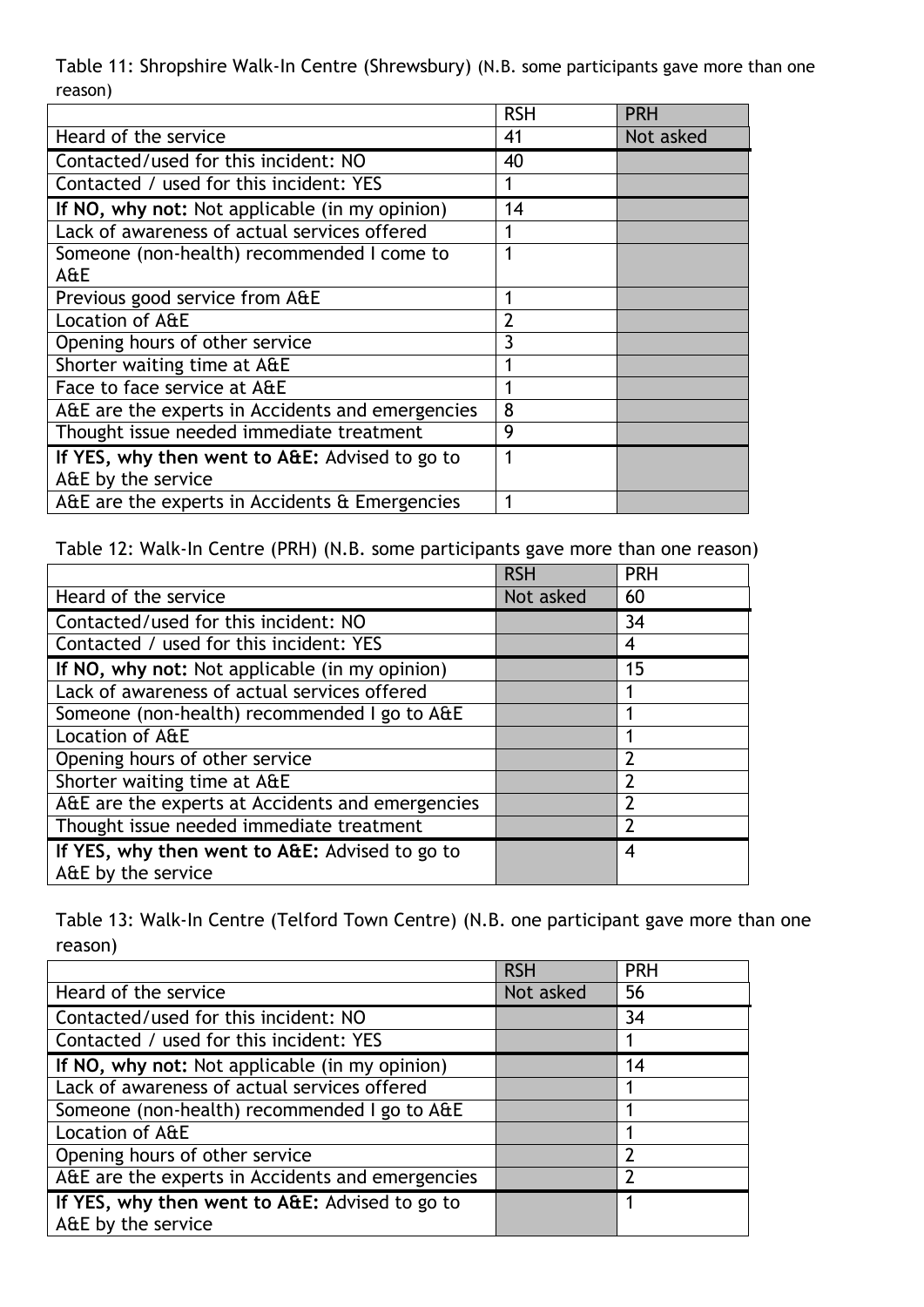|                                                                      | <b>RSH</b>     | <b>PRH</b>     | Total          |
|----------------------------------------------------------------------|----------------|----------------|----------------|
| Heard of the service                                                 | 76             | 80             | 156            |
| Contacted/used for this incident: NO                                 | 59             | 44             | 103            |
| Contacted / used for this incident: YES                              | 13             | 21             | 34             |
| If NO, why not: Not applicable (in my opinion)                       | 28             | 12             | 40             |
| Lack of awareness of actual services offered                         | 1              |                | 1              |
| Someone (non-health) recommended I go to A&E                         | $\overline{3}$ | $\overline{2}$ | 5              |
| Previous good service from A&E                                       | 5              |                | 5              |
| Previous unsatisfactory service from GP Practice                     |                | 1              | 1              |
| Location of A&E                                                      | $\overline{4}$ | 1              | 5              |
| Opening hours of other service                                       | 12             | 10             | 22             |
| Shorter waiting times at A&E                                         | $\overline{2}$ |                | $\overline{2}$ |
| Face to face service at A&E                                          |                |                | 1              |
| A&E are the experts in Accidents and emergencies                     | 10             | 3              | 13             |
| Thought issue needed immediate treatment                             | 15             | $\overline{2}$ | 17             |
| Visitor to the area                                                  | $\overline{3}$ |                | $\overline{3}$ |
| If YES, why then went to A&E: Advised to go to<br>A&E by the service | 10             | 14             | 24             |
| Wanted a second opinion                                              | $\overline{2}$ |                | $\overline{2}$ |
| Shorter waiting time at A&E (GP had no                               |                | 3              | 3              |
| appointments)                                                        |                |                |                |
| Face to face service at A&E                                          |                |                | 1              |
| A&E are the experts in Accidents and emergencies                     |                |                | 1              |
| Thought issue needed immediate treatment                             | $\overline{2}$ | 3              | 5              |
| Other (Dr said go to Walk-In Centre, who then said<br>go to A&E)     |                | 1              | 1              |

Table 14: GP Practice (N.B. some participants gave more than one reason)

Table 15: NHS 111 (N.B. some participants gave more than one reason)

|                                                                      | <b>RSH</b>       | <b>PRH</b>    | Total          |
|----------------------------------------------------------------------|------------------|---------------|----------------|
| Heard of the service                                                 | 32               | 56            | 88             |
| Contacted/used for this incident: NO                                 | 31               | 38            | 69             |
| Contacted / used for this incident: YES                              |                  |               | $\overline{2}$ |
| If NO, why not: Not applicable (in my opinion)                       | 17               | 13            | 30             |
| Lack of awareness of actual services offered                         |                  |               |                |
| Someone (non-health) recommended I go to A&E                         |                  |               | $\overline{2}$ |
| Location of A&E                                                      |                  |               |                |
| Opening hours                                                        |                  |               |                |
| Face to face service at A&E                                          |                  |               |                |
| A&E are the experts in Accidents and emergencies                     |                  | $\mathcal{P}$ | $\overline{2}$ |
| Though issue needed immediate treatment                              | $\boldsymbol{4}$ |               | 6              |
| Visitor to the area                                                  |                  |               |                |
| If YES, why then went to A&E: Advised to go to<br>A&E by the service |                  |               | $\overline{2}$ |

Table 16: Shropdoc (N.B. some participants gave more than one reason)

|                                         | <b>RSH</b> | <b>PRH</b> | Total |
|-----------------------------------------|------------|------------|-------|
| Heard of the service                    |            |            | 141   |
| Contacted/used for this incident: NO    | 58         | -49        | 107   |
| Contacted / used for this incident: YES |            |            |       |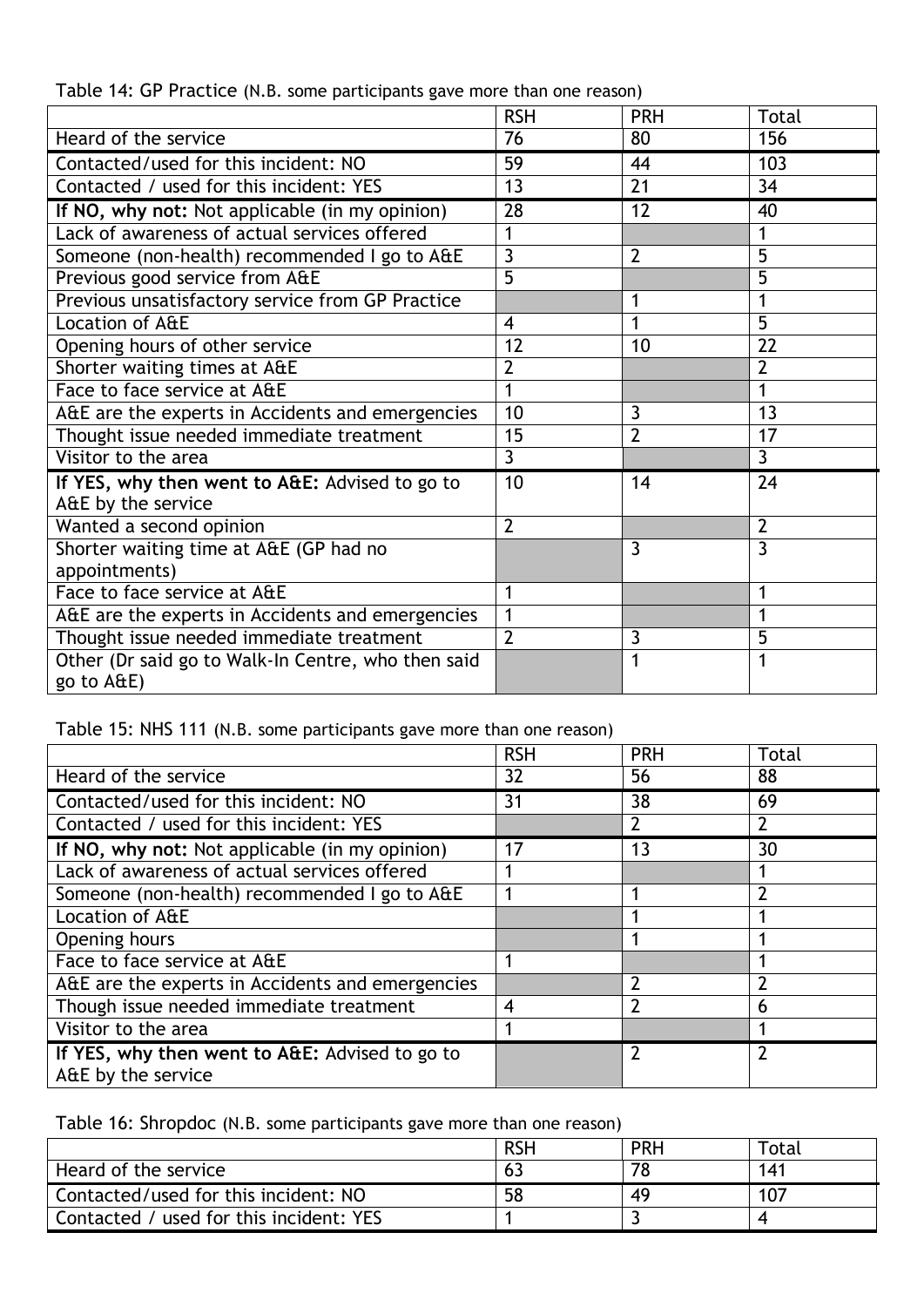| If NO, why not: Not applicable (in my opinion)   | 32 | 20 | 52             |
|--------------------------------------------------|----|----|----------------|
| Lack of awareness of actual services offered     |    |    |                |
| Someone (non-health) recommended I go to A&E     |    |    |                |
| Previous good service from A&E                   |    |    |                |
| Location of A&E                                  |    |    |                |
| Opening hours                                    |    |    | $\overline{2}$ |
| Shorter waiting time at A&E                      |    |    |                |
| Face to face service at A&E                      |    |    |                |
| A&E are the experts at Accidents and emergencies | 4  |    |                |
| Thought issue needed immediate treatment         |    |    | q              |
| If YES, why then went to A&E: Advised to go to   |    |    |                |
| A&E by the service                               |    |    |                |
| Wanted a second opinion                          |    |    |                |

Table 17: NHS Choices website (N.B. some participants gave more than one reason)

|                                                  | <b>RSH</b>     | <b>PRH</b> | <b>Total</b>   |
|--------------------------------------------------|----------------|------------|----------------|
| Heard of the service                             | 34             | 52         | 86             |
| Contacted/used for this incident: NO             | 29             | 33         | 62             |
| Contacted / used for this incident: YES          | 3              |            | 3              |
| If NO, why not: Not applicable (in my opinion)   | 17             | 15         | 32             |
| Someone (non-health) recommended I go to A&E     |                |            |                |
| Previous good service from A&E                   |                |            |                |
| Location of A&E                                  |                |            |                |
| Opening hours                                    |                |            |                |
| Face to face service at A&E                      | $\overline{2}$ |            | $\overline{2}$ |
| Thought issue needed immediate treatment         |                |            | $\overline{2}$ |
| If YES, why then went to A&E: Advised to go to   | $\overline{2}$ |            | $\overline{2}$ |
| A&E by the service                               |                |            |                |
| Wanted a second opinion                          |                |            |                |
| Previous good service from A&E                   |                |            |                |
| Location of A&E                                  |                |            |                |
| Opening hours of A&E                             |                |            |                |
| A&E are the experts in Accidents and emergencies | $\overline{2}$ |            | $\overline{2}$ |

Table 18: Sexual Health Centre (N.B. some participants gave more than one reason)

|                                                  | <b>RSH</b> | <b>PRH</b> | Total |
|--------------------------------------------------|------------|------------|-------|
| Heard of the service                             | 33         | 48         | 81    |
| Contacted/used for this incident: NO             | 32         | 30         | 62    |
| Contacted / used for this incident: YES          |            |            |       |
| If NO, why not: Not applicable (in my opinion)   | 25         | 15         | 40    |
| Someone (non-health) recommended I go to A&E     |            |            |       |
| Previous good service from A&E                   |            |            |       |
| A&E are the experts in Accidents and emergencies |            |            |       |
| Thought issue needed immediate treatment         |            |            |       |
| If YES, why then went to A&E                     |            |            |       |

Table 19: Pharmacists (N.B. some participants gave more than one reason)

|                                         | <b>RSH</b> | <b>PRH</b> | Total |
|-----------------------------------------|------------|------------|-------|
| Heard of the service                    | 69         | 80         | 149   |
| Contacted/used for this incident: NO    |            |            | 112   |
| Contacted / used for this incident: YES |            |            |       |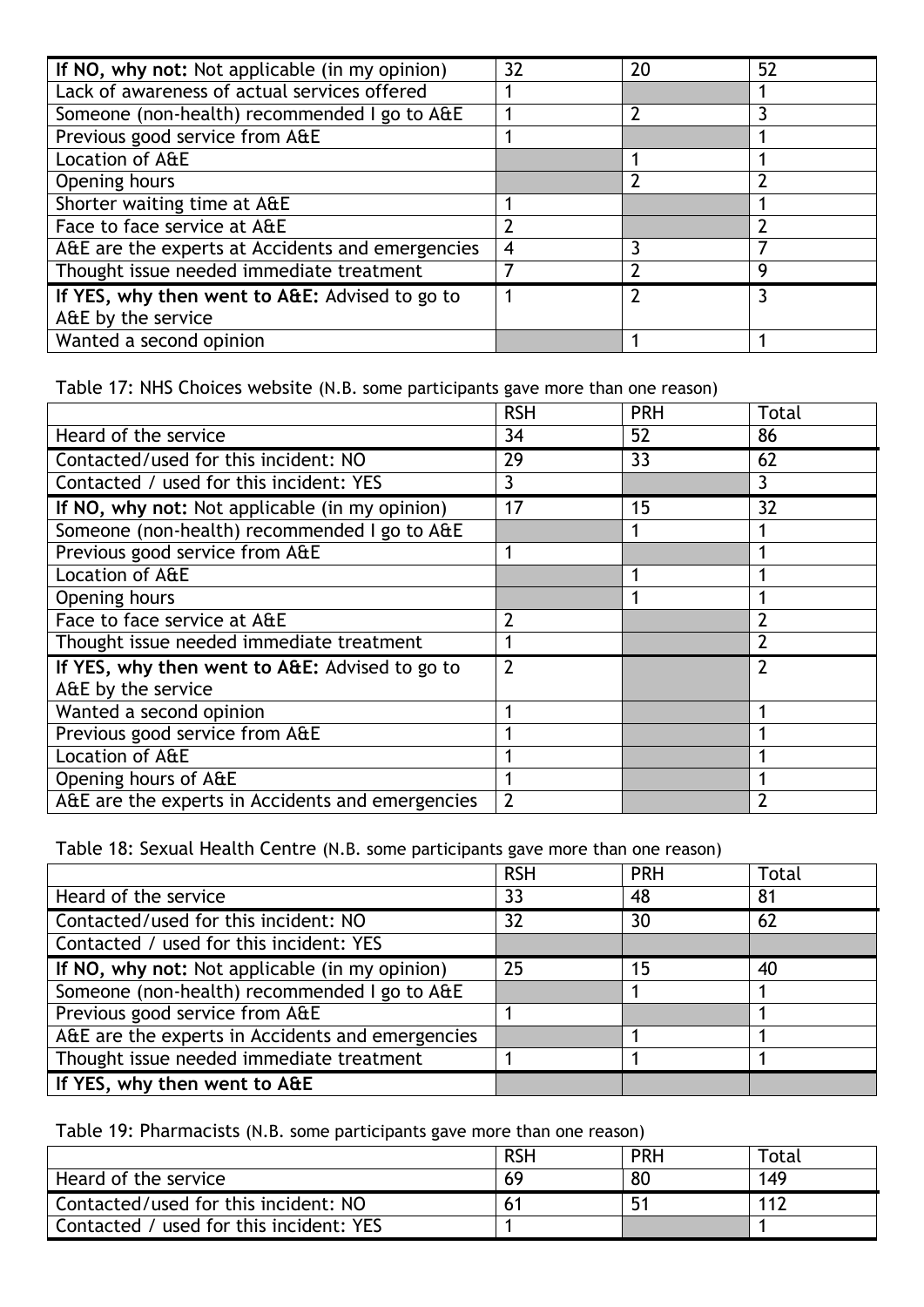| If NO, why not: Not applicable (in my opinion)   | 45 | 22 | 67 |
|--------------------------------------------------|----|----|----|
| Lack of awareness of actual services offered     |    |    |    |
| Someone (non-health) recommended I go to A&E     |    |    |    |
| Previous good service from A&E                   |    |    |    |
| Location of A&E                                  |    |    |    |
| Opening hours                                    |    |    |    |
| A&E are the experts at Accidents and emergencies |    |    |    |
| Thought issue needed immediate treatment         |    |    | 4  |
| Visitor to the area                              |    |    |    |
| If YES, why then went to A&E: Advised to go to   |    |    |    |
| A&E by the service                               |    |    |    |

Table 20: Opticians (N.B. some participants gave more than one reason)

|                                                  | <b>RSH</b> | <b>PRH</b> | <b>Total</b>   |
|--------------------------------------------------|------------|------------|----------------|
| Heard of the service                             | 68         | 73         | 141            |
| Contacted/used for this incident: NO             | 60         | 47         | 107            |
| Contacted / used for this incident: YES          |            |            |                |
| If NO, why not: Not applicable (in my opinion)   | 43         | 23         | 66             |
| Lack of awareness of actual services offered     |            |            |                |
| Someone (non-health) recommended I go to A&E     |            |            | $\overline{2}$ |
| Previous good service from A&E                   |            |            |                |
| Location of A&E                                  |            |            |                |
| Opening hours                                    |            |            |                |
| A&E are the experts in Accidents and emergencies |            |            |                |
| Thought the issue needed immediate treatment     |            |            |                |
| Visitor to the area                              |            |            |                |
| If YES, why then went to A&E                     |            |            |                |

Table 21: Age of patient (N.B. for PRH data, because the demographic information was separated from the rest of the participants' answers it was not possible to determine whether some of the answers belonged to questionnaires which were not included in the report because of ineligibility or unusable data).

|                   | <b>RSH</b> | <b>PRH</b> | <b>Total</b> |
|-------------------|------------|------------|--------------|
| Under 18          | 28         | 19         | 47           |
| $19 - 25$         | 15         | 16         | 31           |
| $26 - 40$         |            | 15         | 22           |
| $41 - 65$         | 16         | 24         | 40           |
| Over 65           | 11         | 11         | 22           |
| Prefer not to say |            |            |              |
| Not answered      |            |            |              |
| Total             | 79         | 85         | 164          |

Table 22: Gender of patient (N.B. for PRH data, because the demographic information was separated from the rest of the participants' answers it was not possible to determine whether some of the answers belonged to questionnaires which were not included in the report because of ineligibility or unusable data).

|                             | <b>RSH</b>   | <b>PRH</b> | Total |
|-----------------------------|--------------|------------|-------|
| Male                        | 44           |            | 85    |
| Female                      | $\sim$<br>JL | 44         | 76    |
| $\overline{\mathsf{Trans}}$ |              |            |       |
| Prefer not to say           |              |            |       |